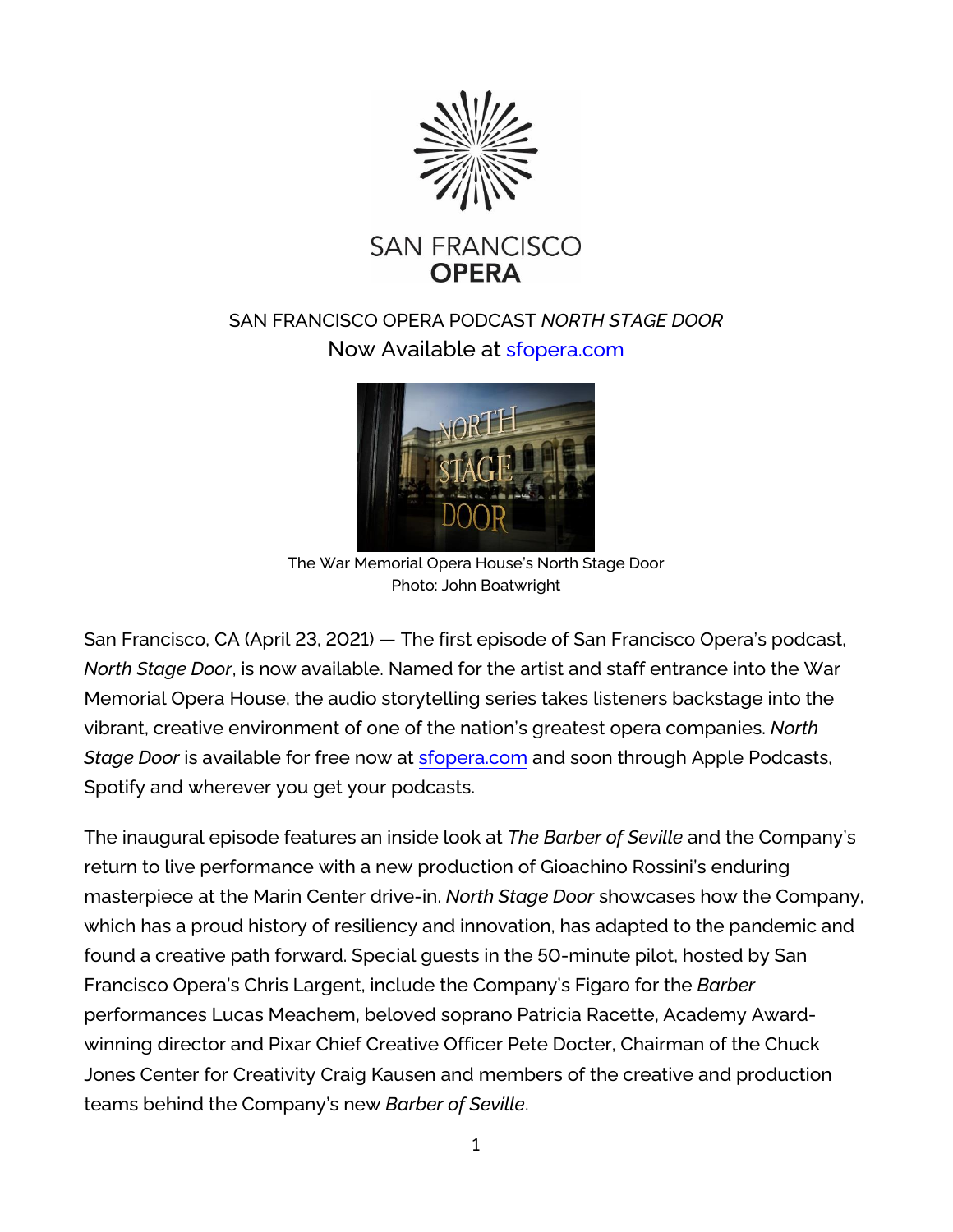Future episodes are scheduled for the months ahead with the next one offering a look inside San Francisco Opera's new stagings of the Mozart–Da Ponte trilogy—*The Marriage of Figaro*, *Così fan tutte* and *Don Giovanni*. The series will continue to include perspectives by luminaries of the field, including opera stars, composers, directors, writers, craftspeople and musicians from the pit to the stage, with Company insiders as your guides.

Listen for free at [sfopera.com/northstagedoor.](https://www.sfopera.com/northstagedoor)

View a trailer for the podcast on the Company's [YouTube](https://www.youtube.com/watch?v=2rbRtuY-p90) channel.

## NEW ORIGINAL DIGITAL RELEASES FROM SAN FRANCISCO OPERA IN SONG / NORTH STAGE DOOR / ATRIUM SESSIONS

In February, San Francisco Opera Tad and Dianne Taube General Director Matthew Shilvock announced three new programs sharing the beauty, storytelling and community of opera in original, short-form digital content. The Company is collaborating with creative producer and strategic advisor Elena Park, founder of Lumahai Productions, to realize these new digital initiatives. These programs are made possible, in part, through generous gifts to the Creative Edge Fund, founded by Carol and Dixon Doll. All programs are free and available at [sfopera.com,](https://www.sfopera.com/) [YouTube](https://www.youtube.com/user/sfoperamedia) and [Facebook.](https://www.facebook.com/SFOpera)

- *In Song*, which launched in March with *In Song: J'Nai Bridges*, is a series of intimate video portraits featuring remarkable San Francisco Opera artists who draw us into their distinctive spheres through song and stories. Additional episodes of *In Song* will be released in the coming months featuring mezzo-soprano Jamie Barton, who performs music by Henry Purcell and bluegrass songs with banjo superstar Béla Fleck; and tenor Pene Pati, who welcomes us into his world of traditional Samoan and classical music.
- The podcast *North Stage Door* takes listeners into the swirl of creativity, stagecraft and performance at San Francisco Opera. Lively stories and insightful interviews open a window into the complex inner workings of this vibrant company and the many aspects necessary to make a rich, multi-faceted art form come to life.
- Enter the emotional world of intimate music making music with the *Atrium Sessions*, beautifully captured offerings shot in the Company's Dianne and Tad Taube Atrium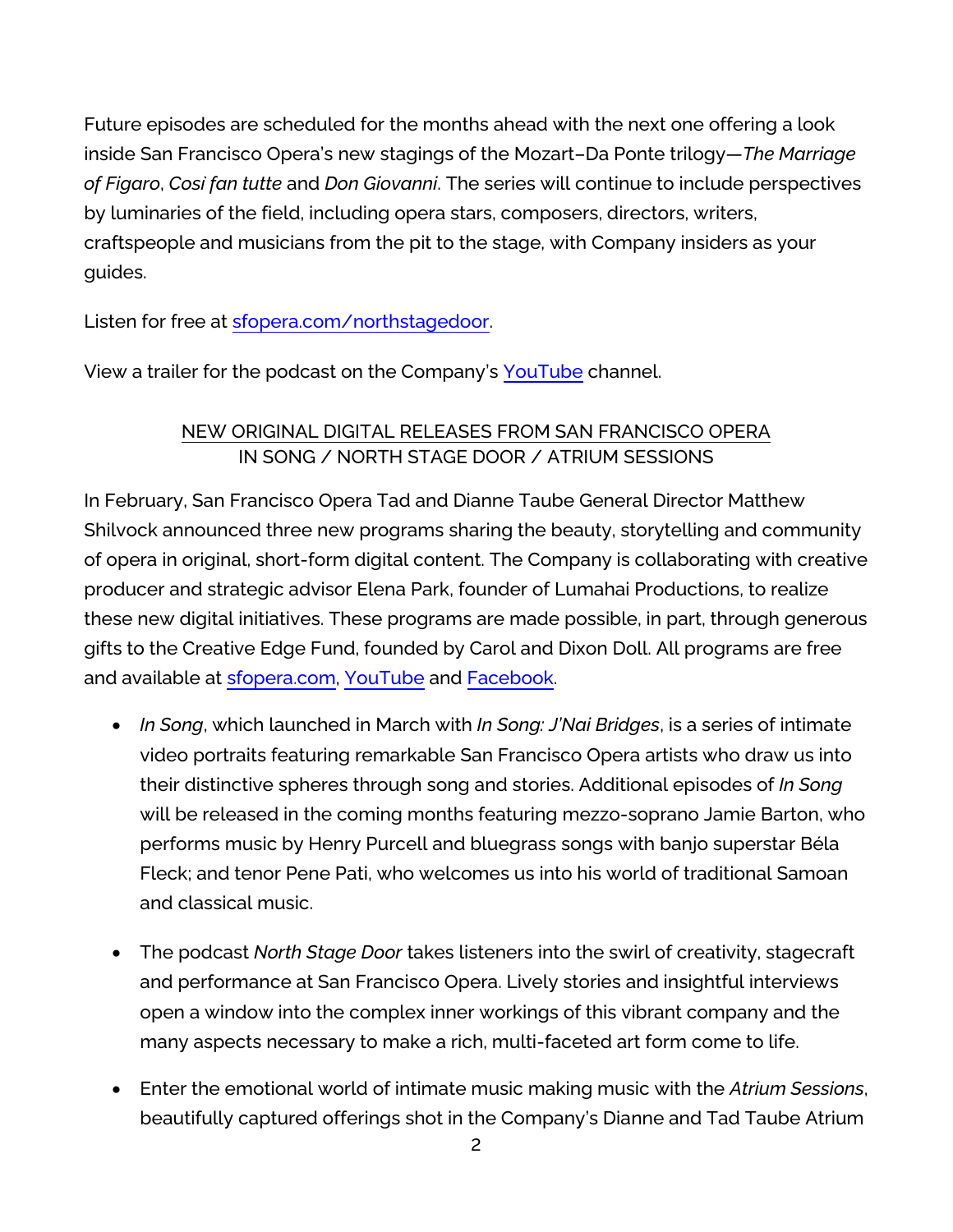Theater and John M. Bryan Education Studio. The first sessions will showcase a number of the Company's favorite Bay Area artists, including soprano Rhoslyn Jones, mezzo-soprano Laura Krumm, baritones Edward Nelson and Efraín Solís and bass-baritone Michael Sumuel, all graduates of the San Francisco Opera Center's training programs. They will perform miniature masterpieces by Claude Debussy, Clara Schumann, Florence Price, Noël Coward and Gabriela Lena Frank, among others. The series of short videos will premiere in June with new releases shared every few weeks.

#### # # # # #

### *North Stage Door* — San Francisco Opera's Podcast Free and now available at [sfopera.com](https://www.sfopera.com/opera-is-on/northstagedoor/)

Episode 1 features an array of stories and interviews from behind the scenes at San Francisco Opera, including Rossini's *Barber*: A Masterpiece Hiding in Plain Sight; Adapting an Opera: The Barber of Marin; Dropped into History: The Making of the War Memorial Opera House; Why Opera, Doc?: Opera and Animation; and Spotlight: Patricia Racette.

Chris Largent, host; Molly McBride and Jennifer Good, executive producers; Elena Park, consulting producer; Rachel Garoon, coordinating producer; and Tod Nixon, sound designer & audio engineer.

The production team includes Michael Bragg, Chris Davis, Jodi Gage, Jeffery McMillan, Jeremy Patfield, Barbara Rominski, Troy Smith, Celine Strouts and Kali Wilson.

*North Stage Door* is made possible, in part, by the Creative Edge Fund, founded by Carol and Dixon Doll.

#### # # # # #

San Francisco Opera is sponsored, in part, by The Dolby Family, Carol and Dixon Doll, Bertie Bialek Elliott, Keith and Priscilla Geeslin, Gordon Getty, John A. and Cynthia Fry Gunn, Burgess and Elizabeth Jamieson, Franklin and Catherine Johnson, Edmund W. and Jeannik Méquet Littlefield Fund, Steven M. Menzies, Bernard and Barbro Osher, Jan Shrem and Maria Manetti Shrem, Dianne and Tad Taube, Phyllis C. Wattis Endowment Funds, Diane B. Wilsey, and Barbara A. Wolfe.

This production of *The Barber of Seville* is made possible, in part by, John A. and Cynthia Fry Gunn, and Jan Shrem and Maria Manetti Shrem. Additional support provided by Jerome Guillen and